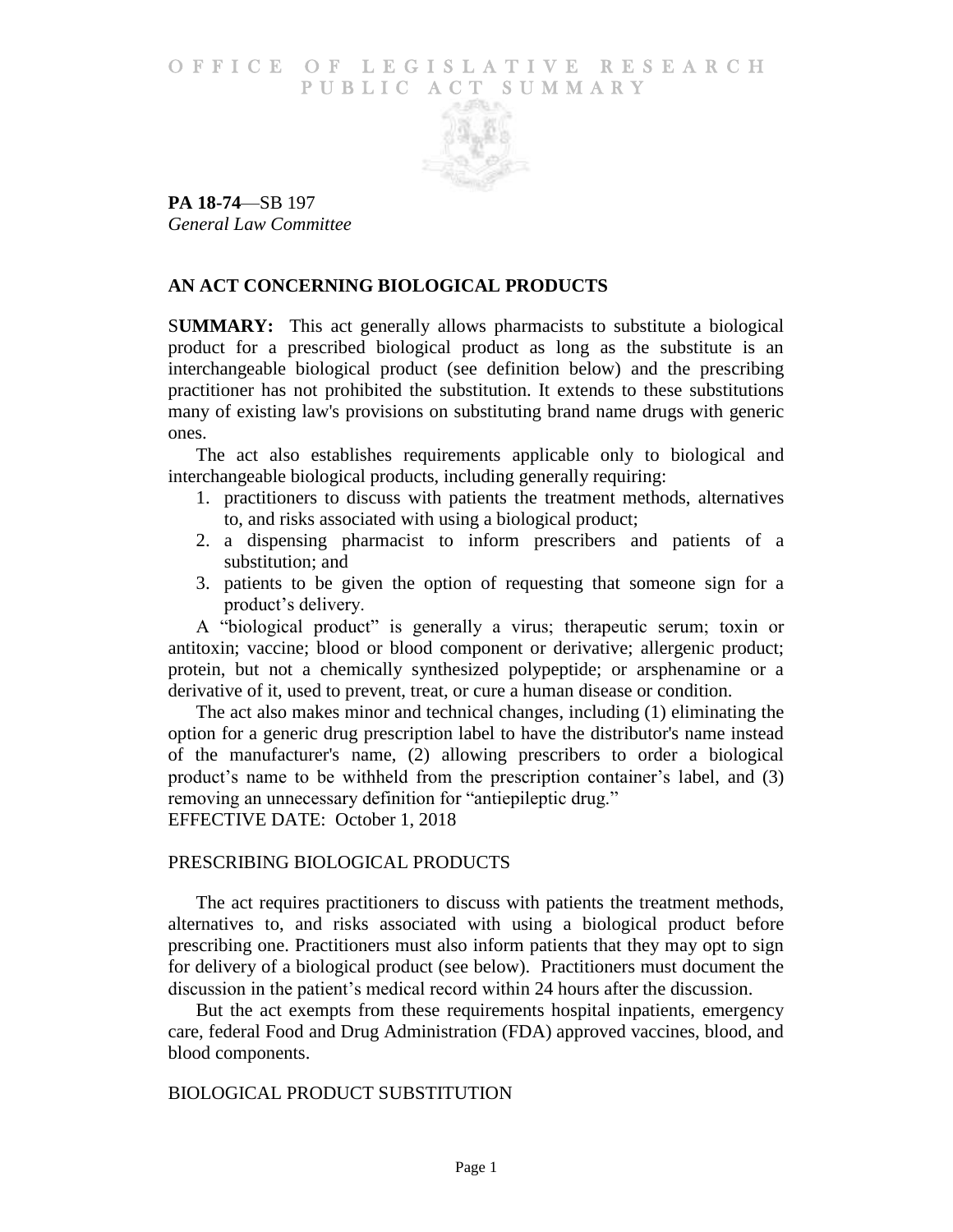## *Interchangeability*

The act defines "interchangeable biological product" as a biological product that (1) the FDA licensed and determined meets the interchangeability standards under federal law or (2) is therapeutically equivalent to another biological product, as set forth in the latest edition of, or supplement to, the FDA's *Approved Drug Products with Therapeutic Equivalence Evaluations* publication (see BACKGROUND).

Under federal law, a biological product is considered interchangeable if the FDA finds that it is (1) biosimilar (i.e., highly similar, other than minor differences in inactive components, with no meaningful differences in safety, purity, and potency) to the original licensed product and (2) expected to produce the same clinical result in any given patient. For biological products administered to a patient more than once, the risk from switching between the biological product and the original licensed product must be no greater than if only the original product was used.

## *Notification*

Under the act, upon dispensing an interchangeable biological product, a pharmacist or his or her authorized agent must inform the patient or the patient's representative of the substitution. Additionally, within 48 hours after dispensing the product, the pharmacist must (1) inform the prescribing practitioner and (2) document the substitution by making an entry into an electronic record (see below).

## *Labeling*

As is the case for drug product substitutions, the act requires pharmacists to label the prescription container with the name of the interchangeable biological product, or if it does not have a brand name, the nonproprietary name of the product, along with the name of the manufacturer.

## *Signing for Delivery*

The act specifies that patients or their representatives may request of a pharmacy that the patient or representative be present to sign for delivery of an interchangeable biological product. The request may be rescinded at any time by notifying the pharmacy.

## *Prohibited Substitutions*

*Prescriber order.* Under the act, practitioners may prohibit substitutions for prescribed biological products in the same way that existing law authorizes them to prohibit substitutions for brand name drugs (e.g., specifying on the prescription form "no substitution" or "brand medically necessary").

*Cost savings.* Under the act, as is the case for drug product substitutions, there must be a cost savings to the purchaser for an interchangeable biological product substitution to occur. If a patient asks, the pharmacist must disclose the savings amount.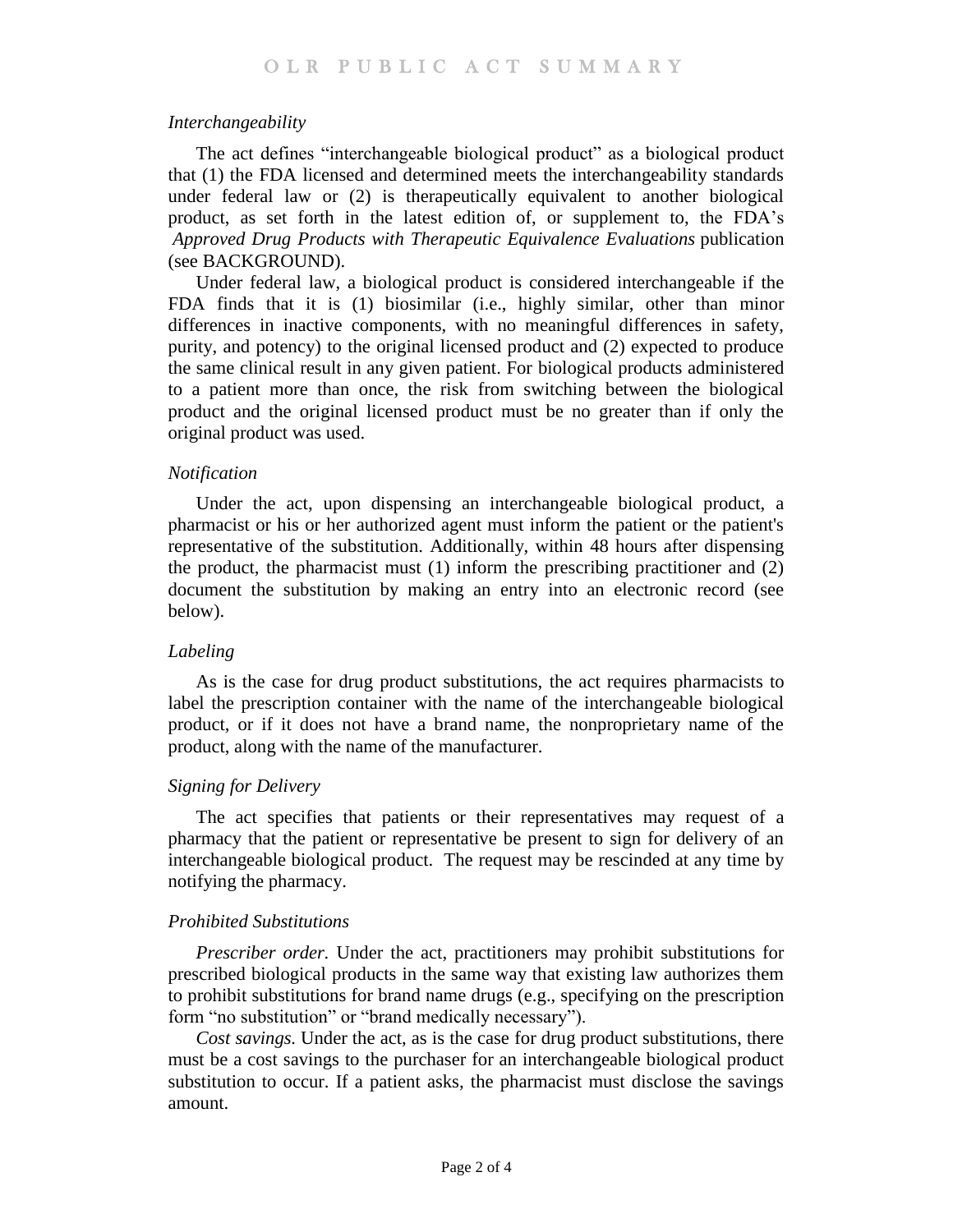*Purchaser objection.* Like drug product substitutions, the act also allows purchasers to reject an interchangeable biological product substitution.

*Epilepsy or seizure treatment.* The act extends to biological products existing limitations on filling prescriptions for prescribed drugs to treat epilepsy or prevent seizures. Specifically, it prohibits filling a biological product prescription by using a different manufacturer or distributor unless the pharmacist (1) gives the patient and the prescribing practitioner prior notice of the substitution and (2) receives written consent from the practitioner.

#### ELECTRONIC RECORDS

The act requires pharmacists, or their designees, within 48 hours after dispensing an interchangeable biological product, to record its name and manufacturer in a way that notifies the prescribing practitioner. The information may be made available through:

- 1. an interoperable electronic medical records system,
- 2. an electronic prescribing technology,
- 3. a pharmacy benefit management system, or
- 4. a pharmacy record.

If an entry is not made by one of the above means, the pharmacist must let the prescriber know about the dispensed product, by fax, telephone, or electronic transmission. However, no such communication is necessary when (1) a refill prescription is the same as the originally dispensed product or (2) the product is dispensed by a hospital pharmacy.

### MISCELLANEOUS PROVISIONS

### *Signs*

Under existing law, pharmacies must post signs, near counters where prescriptions are dispensed, informing purchasers that they may substitute less expensive and therapeutically equivalent drug products. The act requires the signs to include notice that these rules also apply to interchangeable biological products.

#### *Regulations*

The act requires the consumer protection commissioner, with the assistance of the Commission of Pharmacy, to amend the department's regulations to carry out the act's provisions.

### BACKGROUND

### *Approved Drug Products with Therapeutic Equivalence Evaluations*

The *Approved Drug Products with Therapeutic Equivalence Evaluations* publication (i.e., the Orange Book) identifies drug products approved by the FDA on the basis of safety and effectiveness under the Federal Food, Drug, and Cosmetic Act and related patent and exclusivity information.